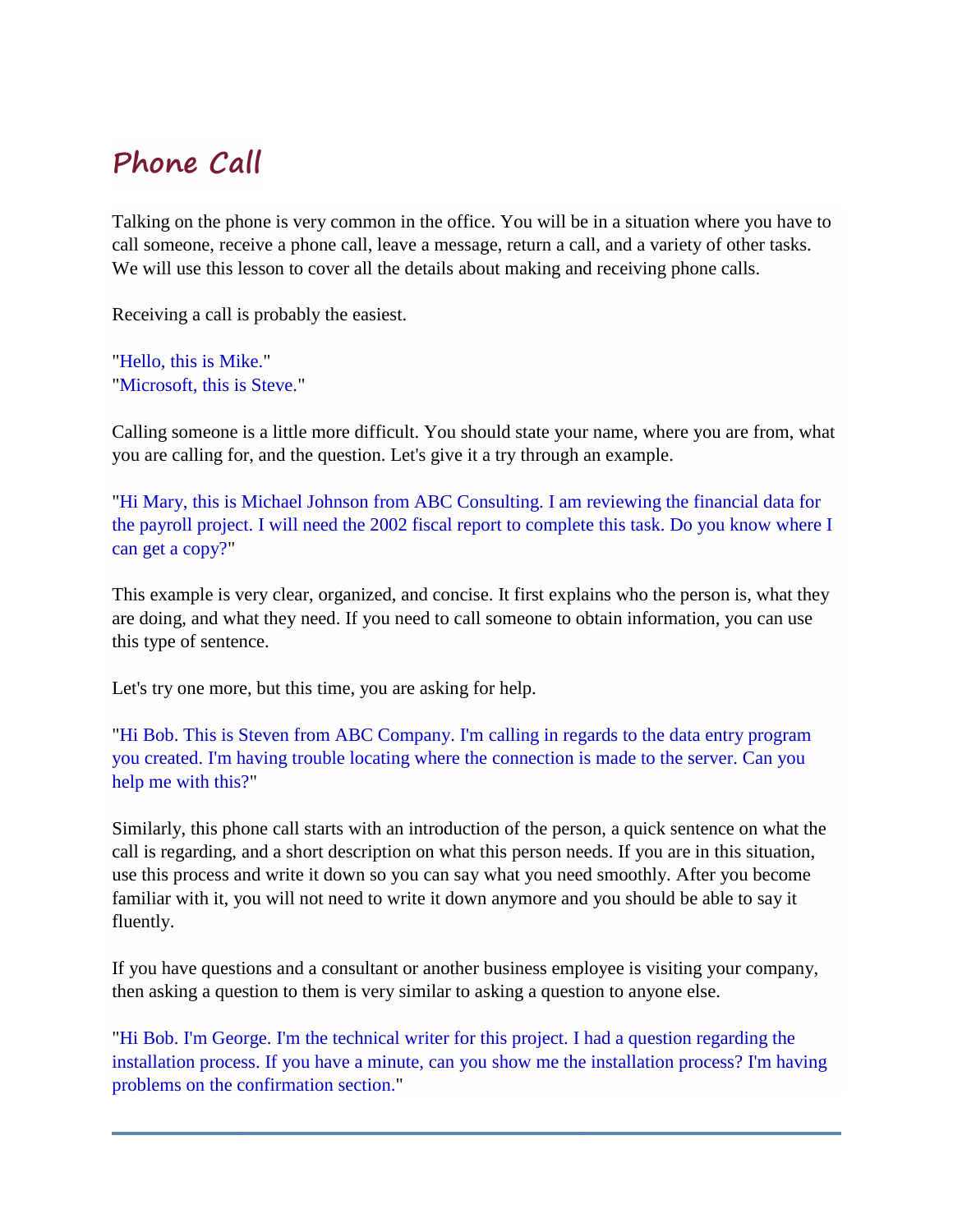Usually, when a person is visiting your company, then it is polite to tell them your position so they can understand what type of help you will need. In the previous example, we used the same process of asking for help with an introduction, telling them what it is regarding, and what the problem or question is.

## **Verifying Information**

Sometimes you have to verify an order, or double check a figure. If you have the information and you just want to verify that it is accurate, then you can use these types of sentences.

"Hi Debra, I'm analyzing the log files and noticed entry 14 was negative 42. Can you confirm if this is accurate?"

"I see that our April 2003 revenue was 1.2 million dollars. Can you double check that this figure is accurate?"

"I am going to meet with the CFO in an hour. Can you look through this report and double check my findings? It should only take you 20 minutes or so."

#### **Telling person you will call them back**

If you receive a question from a client or customer that you do not know, you can either tell them that you will find the answer for them, or tell them to call someone else. Let's learn how to do these things professionally.

"I don't have the answer right off hand. I'll need to find that information for you. Will it be ok if I call you back in about 30 minutes?"

"I believe I can find that information for you. It might take 10 minutes or so. Can I call you back with the information?"

"I'm not sure about the answer. I'll find the information and call you right back. Will that be ok?"

"I'm not sure about this one. Let me ask my manager. Can you please hold?"

#### **Redirecting**

#### **Receiving a Call**

"I believe Joe Carry in marketing can help you with that. Do you have his contact information?"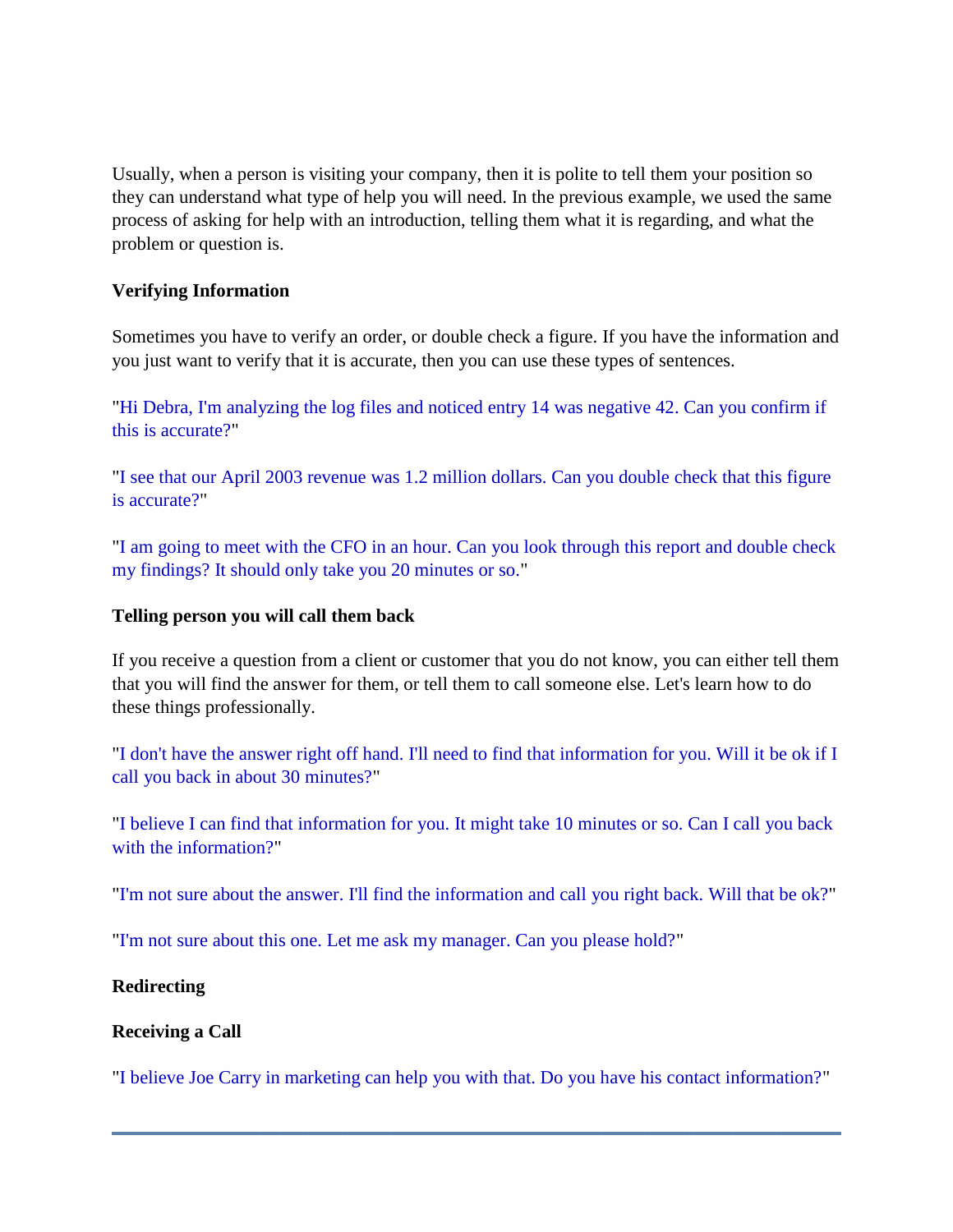"I'm not sure about that. I'm pretty sure Mitch Smith will be able to answer this and other questions. Let me give you his number."

# **Making a Call**

"Can you redirect me to that person?" "Can I get his contact information?" "Can I get his phone number?" "What is the best way to contact her?"

"Can you direct me to someone who can help?"

"Hi, this is Matt from ABC Company. I have some questions on your Platinum level business package. Can you redirect me to someone who can help?"

#### **Leaving Messages**

When you call someone and they are not there, you have to leave a message on their voice mail. Remember to state your name, your company, and what the phone call is regarding. Then leave your phone number even though you think they have it.

"Hi Mary, this is Josh from ABC Company. I have some questions regarding the financial data you sent me yesterday. Can you give me a call back when you have time? My number is 555- 123-4567. Thank you."

"Hi Jack, this is Julie from Consult R Us. I am missing a couple pages on the document you sent me. Can you call me when you are free? My number again is 555-321-7654. Thank you."

In some cases, you will receive a phone message like this. If you have to call them back and they are not there also, you can leave a message saying, you are returning their call. Here is an example.

"Hi Josh, this is Mary and I am returning your call. I'll be in the office for the next three hours, so feel free to call me back any time. Just in case, my number is 555-234-5678."

"Hi Julie, this is Jack. I double checked the documents I sent you and I am not sure what pages you are missing. I might not be at my desk, so feel free to call me on my cell phone. The number is 227-1000. Hope to hear from you soon so we can straighten this out."

On another occasion, you might call someone and they might not call you back. In this case, it is polite to call them again. This is how you can leave a second message.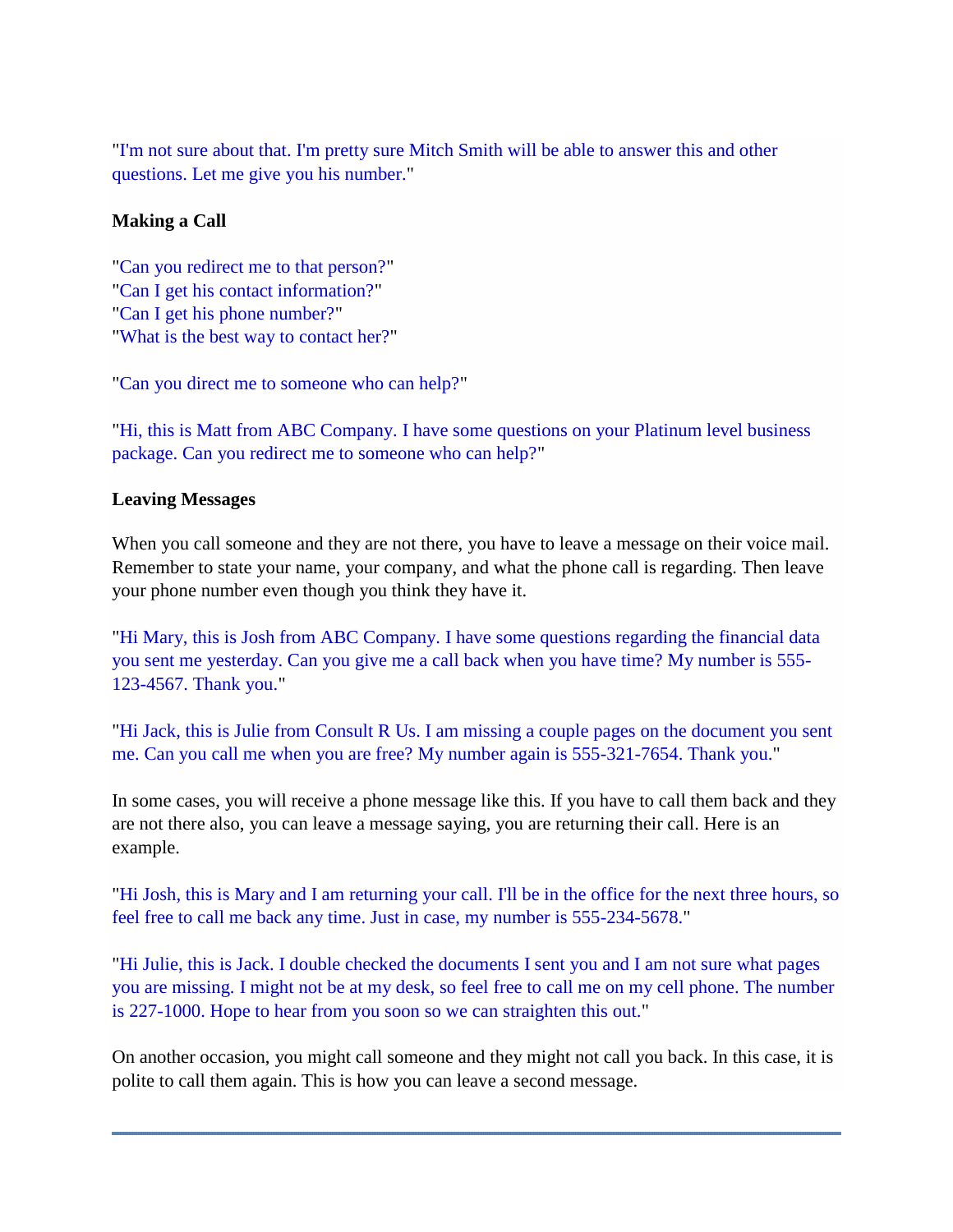"Hi Mary, this is Josh again from ABC Company. I'm not sure if you got my first message so I am leaving one more. I have some questions regarding the financial data you sent me several days ago. Can you call me at 555-123-4567 when you get a chance? Thank you."

If the company does not have voice mail, you can leave a message with the secretary. After asking for the person you are looking for, if they say they are not in, then leave a message with them.

"Can you have Julie return my call? This is Jack, and my number is 555-123-4567."

#### **Sending and receiving information**

While you are working, you will need to send information back and forth to business partners or to clients and customers. Since email is covered in its own separate section, let's work on sending packages through the mail and the fax machine.

"Hi Jack, I have the final documents requiring your signature. I will have them delivered to you by tomorrow. If you can sign them and return them, we can submit the documents by Friday."

"Hi Ruth, I have the escrow papers ready for review. Should I mail them to you, or can I fax them?"

"Do you have a fax machine?" "Can I have your fax number?"

"When you finish the final review, can you fax over the documents. Our fax number is 555-345- 6789."

"I have a package that I am going to send out. I will Fed-Ex it to you tonight."

Fed-Ex is a short way of saying Federal Express. It is a delivery company that ships immediately. A lot of businesses in the States use this method of shipping things, so it became common to say, 'Fed-Ex it.'

"I believe I have your fax number. Is it 555-234-5678?"

If a person said they will send information, you might have to call them to check on the status if you haven't received it.

"Hi Mary, this is Diana at ABC Marketing Co. Can I get a status on the fax you are going to send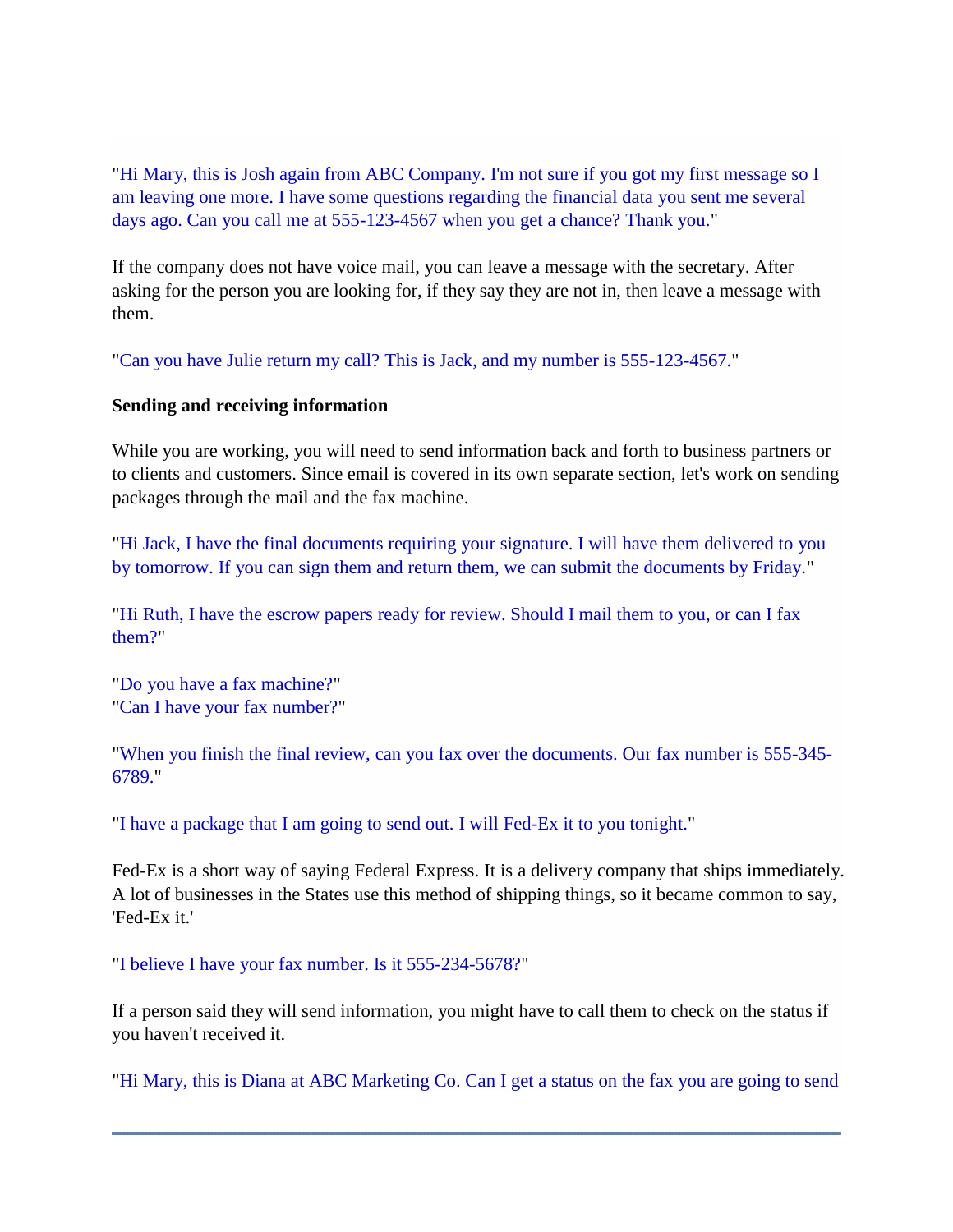## over?"

"Can you check on the status of the documents you are faxing to me? I haven't received it."

"Hi Mary, I didn't receive the fax last night. Can you fax it again? We should also confirm what fax number you have on file."

## **Business Phone Call - Interactive Practice**

Click on Listen All and follow along. After becoming comfortable with the entire conversation, become Person A by clicking on the Person A button. You will hear only Person B through the audio file. There will be a silence for you to repeat the sentences of Person A. Do the same for Person B. The speed of the conversation is native speed. Use the pause button if the pause between each sentence is too fast for you. After practicing several times, you will be able to speak as fast as a native.

1

A: "Hello? This is Steve."

B: "Hi Steve, this is Mary from ABC Company. I'm returning your call."

A: "Hi Mary. How are you doing?"

B: "I'm doing great thanks."

A: "Thanks for returning my call. I couldn't figure out why the ending balance on fiscal year 2003 didn't match the beginning balance on of 2004."

B: "When I checked, it was matching. How much is the difference?"

A: "The amount is exactly \$42,000."

B: "Oh. I know what the problem is. We opened another bank account at the end of fiscal year 2003. I might not have included the new bank statements when I sent over the information."

A: "That makes sense. I'm just glad it wasn't out of my miscalculation. Can you send over the statements? I should be done by end of day since everything looks good."

B: "Sure. I'll fax them to you immediately. Is 555-123-4567 the number I should fax it to?"

A: "Yes. That is the correct number."

B: "I'll do it right now."

A: "Thank you for your help."

B: "I should have sent them over to you the first time. I apologize for that."

A: "No problem."

B: "Thank you."

A: "Thank you. Bye."